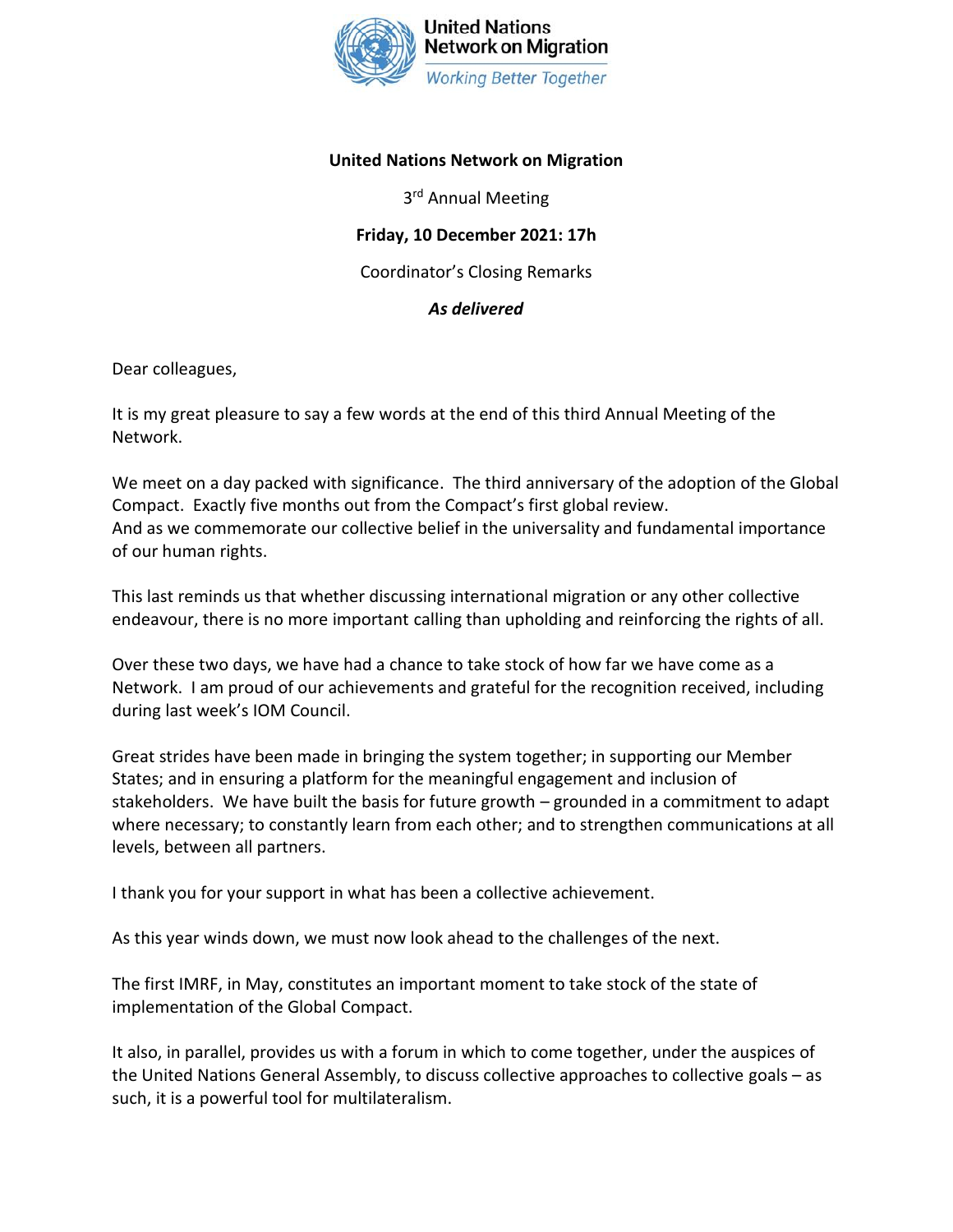

The Forum presents us with an opportunity to discuss the challenges we face in realizing the pursuit of safe, orderly and regular migration grounded in the full spectrum of that phrase: committed, in other words, to its 360-degree realization.

But it also presents us with an opportunity to identify and discuss approaches to the most pressing issues on our agenda.

Colleagues,

The past two years have shown us – with shuddering power – just how fragile our systems of global mobility are. The seismic disruptions to migration and the impacts these have had on the lives of so many demand we ask what lessons we can learn for the future to better insulate ourselves from future shocks; and to better erase the stains of exclusion and inequality that we see too often in our societies, and that have been exacerbated by the pandemic.

The Forum provides an opportunity for just such discussions.

In my recent conversations with the President of the General Assembly, he made clear the priority he was according to the IMRF during his presidency. I assured him of the total commitment of the Network in supporting him in this endeavour.

In that regard, I would like to leave you with four ideas as to how we can work together to make the Forum the success we want for it.

First, let us commit to a Forum that is truly global, and truly inclusive. A Forum in which the whole-of-government and whole-of-society guiding principles shine through. A Forum which is open to and benefits from the active involvement of all States from all regions. And a Forum committed to the sharing of experiences, and of course to further cooperative action.

I am confident that we can deliver on this. And I am grateful to the commitment of so many States to this joint exercise, whether GCM Champions, Migration MPTF donors, or those many others who contribute ideas and support at national, regional and global levels. To all of you, my thanks.

Second, let us commit to using the months before May to increase our understanding of the challenges ahead; and to refine our understanding of what we want out of the Forum, for the future. Indeed, the Forum is both an end point of this first phase in the life of the Global Compact and also, vitally, a launch pad for the next. We must come away from this gathering in May with a clear sense of purpose and of direction.

The Network will be supporting a busy calendar of discussions – in preparation for the Roundtables and Policy Dialogue and to launch the Secretary-General's report in February –